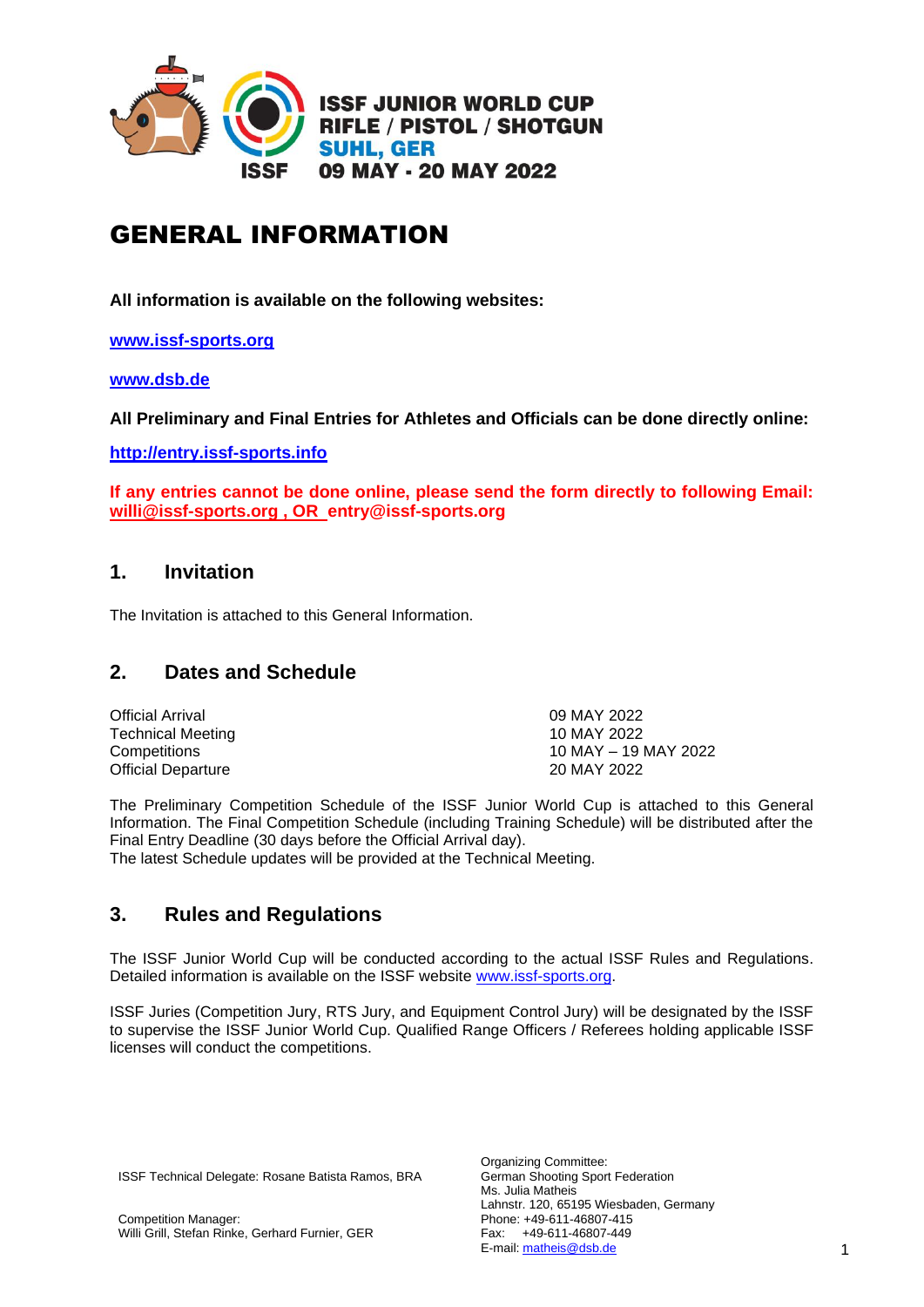

#### **Rifle / Pistol Equipment**

Equipment Control will be conducted according to ISSF Rules using approved, calibrated instruments. Pre-competition testing is not mandatory, however, athletes are responsible for competing with legal equipment and clothing. All athletes are urged to submit any doubtful equipment and clothing to Equipment Control for checking before the competition. All athletes are subject to being selected for random post-competition testing and will be disqualified if their equipment or clothing is not legal according to ISSF Rules.

#### **Rifle Clothing**

All rifle athletes must have ISSF seals with serial numbers on their jackets and trousers. Any rifle jackets or trousers that do not have ISSF seals must be submitted to Equipment Control for inspection and the affixing of a seal before the athlete's first competition. Jackets and trousers that were previously inspected and have an ISSF seal continue to be valid except that athletes with more than one jacket or trousers must report to Equipment Control before their first competition to confirm which jacket and which trousers they will use. All other seal numbers for that athlete will be cancelled. Athletes that wish to replace a registered jacket or trousers with a new clothing item must bring that item to Equipment Control for inspection and a new seal. Previous seals will then be cancelled. Rifle athletes can have only one active jacket and trousers at any time.

#### **Rifle Clothing Post-Competition Stiffness Testing**

If one panel of a rifle jacket or trousers tests 2.9 or lower, the stiffness device must be recalibrated and the panel must be retested. If it fails again, but all other panels pass, the athlete will not be disqualified, but a written warning must be given to the athlete and the ISSF seal must be cut off. The athlete can continue using this clothing for that day in that event. If two or more panels fail, the athlete must be disqualified (DSQ).

#### **Air or CO<sup>2</sup> Cylinders**

It is the athlete's responsibility to ensure that any air or CO2 cylinder is still within its validity date. This may be checked by Equipment Control.

#### **Shotgun Equipment**

All skeet athletes must have ISSF seals with serial numbers on their marker tapes. Any shooting vests that do not have ISSF seals on the marker tapes must be submitted to Equipment Control for inspection and the affixing of a seal before the competition.

Equipment Control will be conducted according to ISSF Rules using approved, calibrated instruments. Pre-competition testing is not mandatory, however, athletes are responsible for competing with legal equipment and clothing. All athletes are urged to submit any doubtful equipment and clothing to Equipment Control or the Shotgun Jury for checking before the competition. All athletes are subject to being selected for random testing during the competition. Athletes found to be in violation of the rules for guns or skeet marker tapes will be disqualified.

#### **Cartridge Controls**

During Qualification, athletes whose cartridges are to be tested are selected by a computer draw. Between 10% and 18% of the athletes participating in an event will be selected for cartridge testing. Two (2) plus four (4) cartridges will be selected from each athlete and placed in separate labeled envelopes. The two (2) cartridges must be tested, first. If both cartridges weight 24.50 g or less, no further action will be taken. If one (1) or both cartridges weight more than 24.50g, then the four (4) cartridges in the second envelope must be tested. If the average of the six (6) cartridges weight more than 24.50 g, then the athlete must be disqualified (DSQ).

During Final, all six (6) finalists must be tested using the same procedure. The Finalists or their Coaches/Officials must bring, as early as possible, but not later than 30 minutes before the scheduled

ISSF Technical Delegate: Rosane Batista Ramos, BRA

Organizing Committee: German Shooting Sport Federation Ms. Julia Matheis Lahnstr. 120, 65195 Wiesbaden, Germany Phone: +49-611-46807-415 Fax: +49-611-46807-449 E-mail: [matheis@dsb.de](mailto:matheis@dsb.de) 2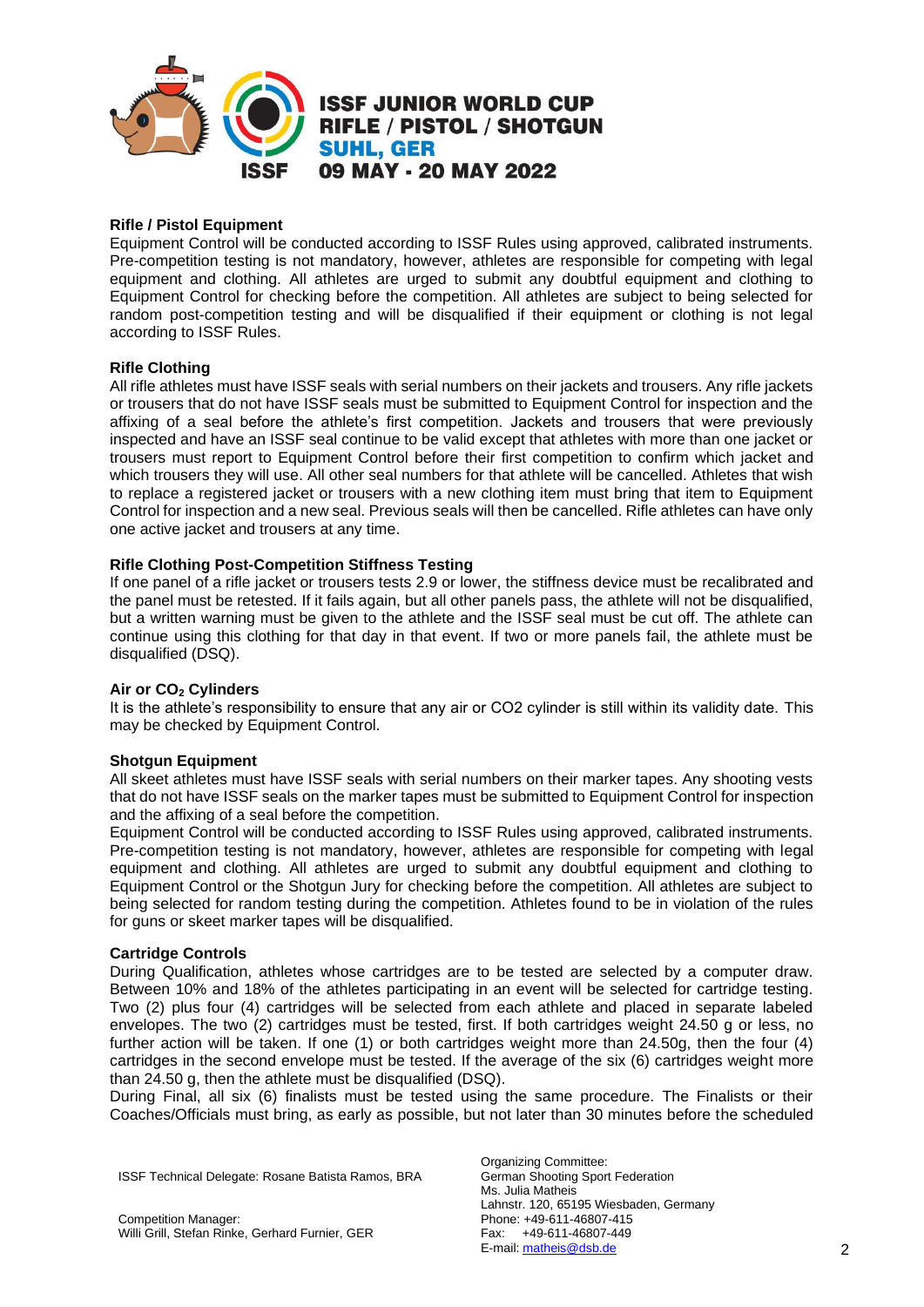

start of the Final (Reporting Time), all the cartridges that will be used during the Finals and place them in separate Cartridge Control Boxes on the Finals field of play. The Finalists must report at least 15 minutes before the start of the Final. The Equipment Control Jury will take the necessary samples from the boxes, and the boxes will be sealed. The boxes must be left under the supervision of Equipment Control Jury Member on the FOP. Once ammunition is placed in the box and sealed, only the Equipment Control Jury or the Finalist can remove ammunition from the box. No additional cartridges are brought to a Finalist during Finals. All cartridge controls must be completed before the start of the Presentation of the Finalists. Any disqualified (DSQ) athlete will not be allowed to participate in the Finals (There will be no elimination for 6th place; the first elimination will be for 5th place).

### **Colored Wads**

Only transparent or translucent wads with no color may be used.

**If an athlete, uses ammunition that is not in accordance with Rule 9.4.3.1 a), then the athlete must be disqualified (DSQ).**

# **4. Participation**

#### **Individual / Team Events**

#### **NEW ISSF**

The final ranking at the ISSF Championships can be established in two age categories: under 18 years and under 21 years on the day of the opening of the Championship concerned.

Each nation can enter a maximum of five (5) athletes in Individual events. Two (2) of those athletes must be under the age of eighteen (18) years on the day of the opening of the Championship concerned. A maximum of three (3) athletes of one nation (the three top-ranked after Qualification) may proceed to the Final.

#### **Maximum Entry**

The maximum number of starts per event is the number of athlete entries that can be accepted for each ISSF Junior World Cup event. Range capacity is determined by the available shooting time and the number of available ranges/firing points.

If the maximum number of starts is reached during the Final Entry process, a "waiting list" for that event(s) will be established. If cancellations are subsequently received, entries from the waiting list will be entered on a first come, first served basis. ISSF Headquarters and the Organizing Committee will cooperate to determine if additional entries from the waiting list can be accommodated.

#### **Mixed Team Events**

Mixed team events will be included in the Competition Schedule. These events are: 10m Air Pistol Mixed Team, 10m Air Rifle Mixed Team, 25m Rapid Fire Pistol Mixed Team, 50m Rifle 3 Positions Mixed Team, 50m Prone Mixed Team, STD Pistol Mixed Team,50m Pistol Mixed Team, Trap Mixed Team and Skeet Mixed Team. ISSF Member Federations may enter a maximum of two (2) teams per mixed team event, consisting of one (1) man and one (1) woman.

NOTICE: if there are less than 3 Mixed Teams, the event will be cancel.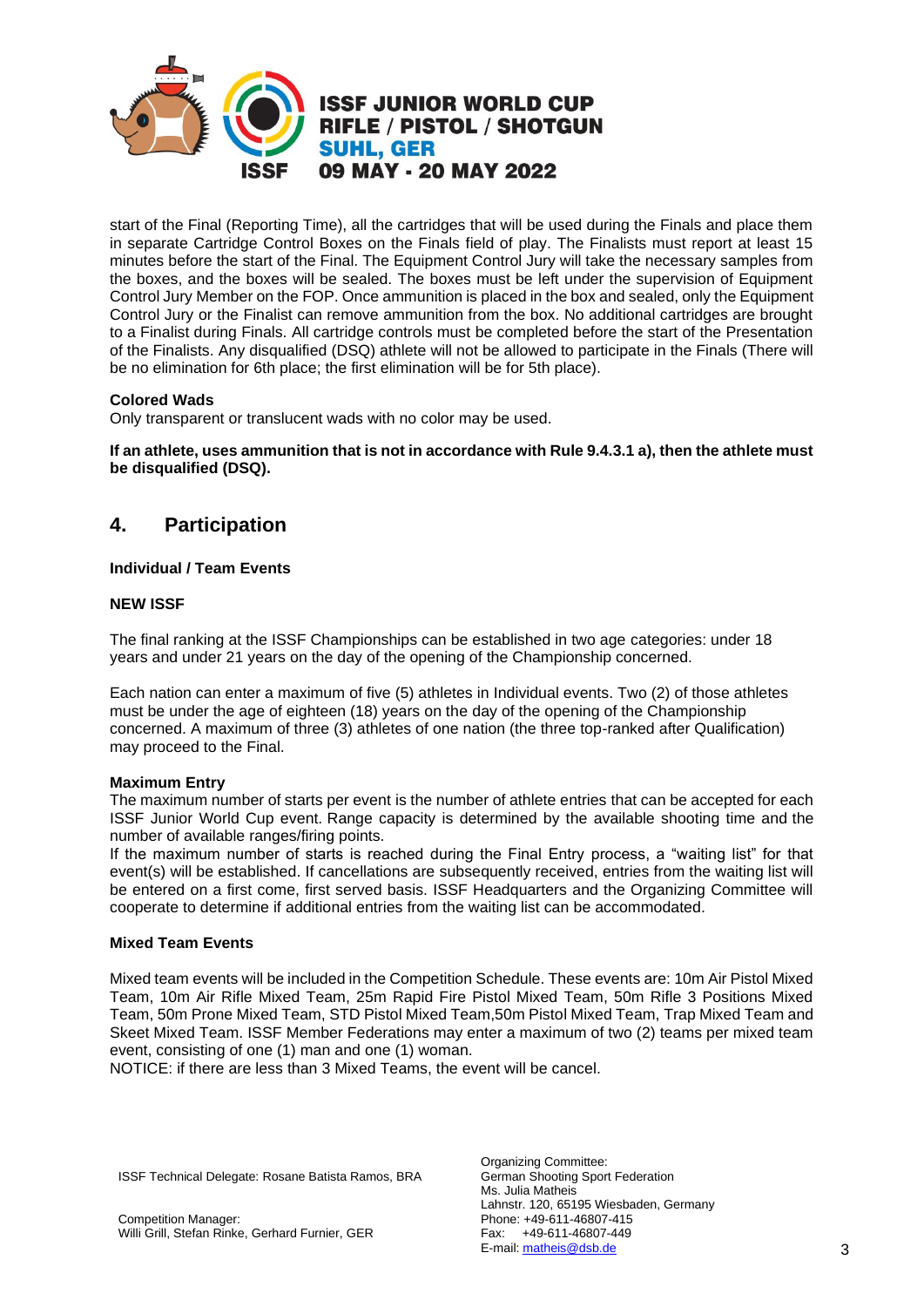

#### **Team events**

New Team events will be included in the Competition Schedule. These events are: 10m Air Rifle Team Men, 10m Air Rifle Team Women, 10m Air Pistol Team Men, 10m Air Pistol Team Women, 25m Rapid Fire Pistol Team Men, 25m Pistol Team Women, 50m Rifle 3 Positions Team Men, 50m Rifle 3 Positions Team Women, Trap Team Men, Trap Team Women, Skeet Team Men, Skeet Team Women. ISSF Member Federations may enter a maximum of one (1) team per team event, consisting of three (3) athletes.

The maximum number of starts per event is the number of athlete entries that can be accepted for each ISSF World Cup event. Range capacity is determined by the available shooting time and the number of available firing points / ranges. If the maximum number of starts is reached during the Final Entry process, a "waiting list" for that event(s) will be established. If cancellations are subsequently received, entries from the waiting list will be entered on a first come, first served basis. ISSF Headquarters and the Organizing Committee will cooperate to determine if additional entries from the waiting list can be accommodated.

| <b>Men Junior Events</b>         | Max. No.<br>of Starts | <b>Women Junior Events</b>                                | Max. No.<br>of Starts   |  |
|----------------------------------|-----------------------|-----------------------------------------------------------|-------------------------|--|
| 10m Air Rifle MJ                 | 145                   | 10m Air Rifle WJ                                          | 145                     |  |
| 50m Rifle 3 Positions MJ         | 110                   | 50m Rifle 3 Positions WJ                                  | 110                     |  |
| 50m Rifle Prone MJ Open          | 110                   | 50m Rifle Prone WJ Open                                   | 110                     |  |
| 10m Air Pistol MJ                | 145                   | 10m Air Pistol WJ                                         | 145                     |  |
| 25m Rapid Fire Pistol MJ         | 60                    |                                                           |                         |  |
| 25m Standard Pistol MJ Open      | 60                    | 25m Standard Pistol WJ Open                               | 60                      |  |
| 25m Pistol MJ                    | 60                    | 25m Pistol WJ                                             | 60                      |  |
| 50m Pistol MJ Open               | 55                    | 50m Pistol WJ Open                                        | 55                      |  |
| Trap MJ                          | 80                    | Trap WJ                                                   | 80                      |  |
| Skeet MJ                         | 80                    | Skeet WJ                                                  | 80                      |  |
| <b>Team Events</b>               | Max. No.<br>of Teams  | <b>Mixed Team Events</b>                                  | No.<br>Max.<br>of Teams |  |
| 50m Rifle 3 Positions Team Men   | 40                    | 10m Air Rifle Mixed Team J                                | 72                      |  |
| 50m Rifle 3 Positions Team Women | 40                    | 10m Air Pistol Mixed Team J                               | 72                      |  |
| 10m Air Pistol Team Men          | 30                    | Trap Mixed Team J                                         | 40                      |  |
| 10m Air Pistol Team Women        | 30                    | Skeet Mixed Team J                                        | 40                      |  |
| 10m Air Rifle Team Men           | 30                    | 50m Rifle 3 Positions Mixed Team<br>50m Prone Mixed Team  | 60                      |  |
| 10m Air Rifle Team Women         | 30                    | 25m Rapid Fire Pistol Mixed Team<br>50m Pistol Mixed Team | 30                      |  |
| 25m Rapid Fire Pistol Team Men   | 20                    | 25m STD Pistol Mixed Team                                 | 30                      |  |
| 25m Pistol Team Women            | 20                    |                                                           |                         |  |
| Trap Team Men                    | 20                    |                                                           |                         |  |
| Trap Team Women                  | 20                    |                                                           |                         |  |
| Skeet Team Men                   | 20                    |                                                           |                         |  |
| Skeet Team Women                 | 20                    |                                                           |                         |  |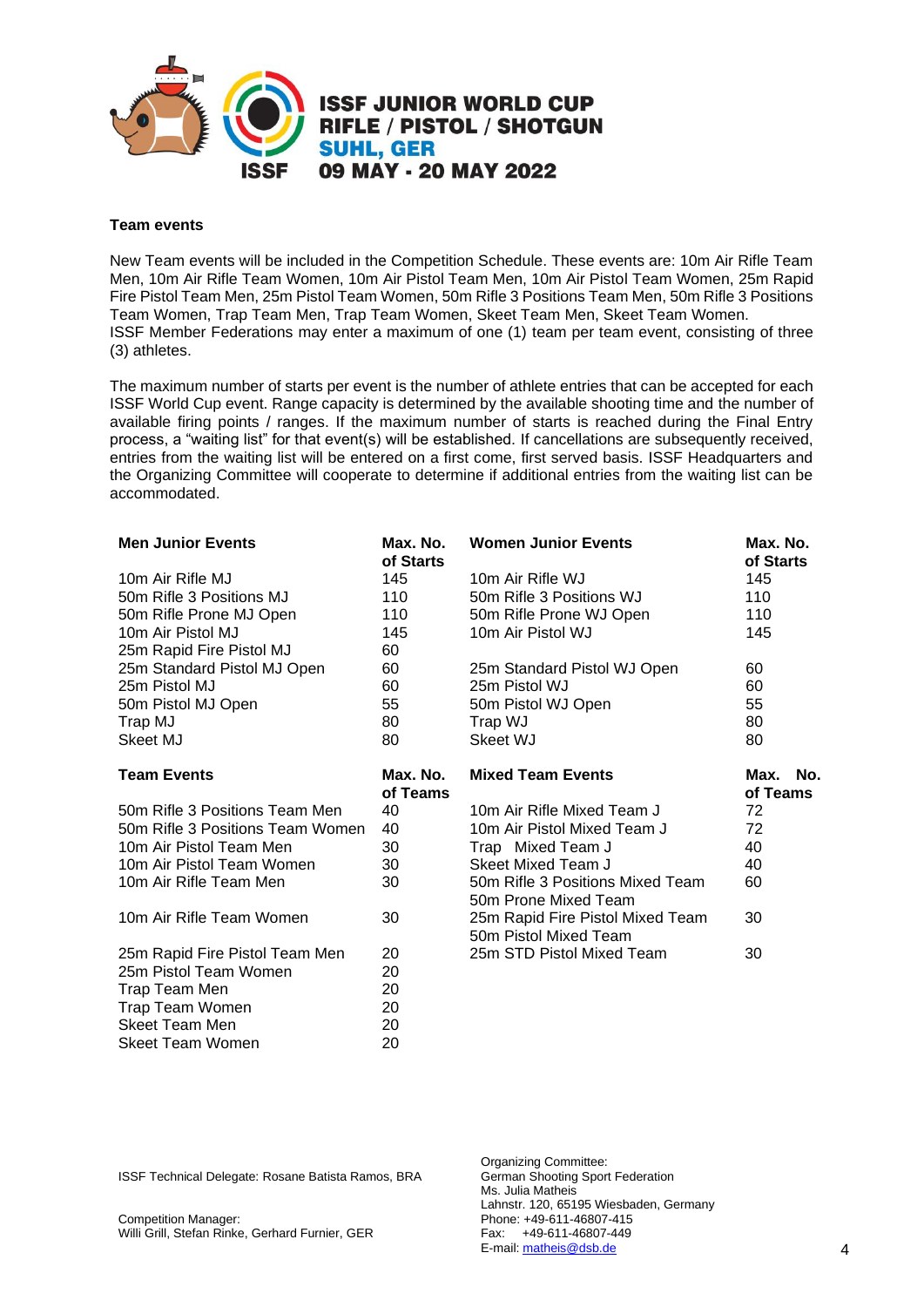

#### **ISSF ID Number**

All athletes must sign an "Athlete's Declaration" and have an official ISSF ID number issued before participation in the ISSF Junior World Cup.

Athletes without ISSF ID number will not be allowed to participate. ISSF ID numbers can be obtained from the ISSF Headquarters by using the official application form.

#### **Juniors**

Juniors are athletes who will be under the age of 21 on the day of the opening of the Championship concerned. Juniors may participate in all ISSF Championships and the Olympic Games as members of their national team.

The final ranking at the ISSF Championships can be established in two age categories: under 18 years and under 21 years on the day of the opening of the Championship concerned.

Any athlete can be part of the final ranking in one age category only

Athlete biographies will be distributed and photos will be taken.

# **5. Entry Process**

Please complete the attached Registration Forms (Annex  $1 - 9$ ) and return them by the established deadlines.

Preliminary and Final Entries for Athletes and Officials must be submitted to ISSF Headquarters. Entry Forms are provided, but ISSF Member Federations are urged to use the ISSF Online Registration Service.

All other Registration Forms must be returned to the Organizing Committee (see also: "Summary of Deadlines").

#### **Preliminary Entries**

ISSF Member Federations entering the ISSF Junior World Cup must submit the Preliminary Entries not later than **09 FEB 2022.**

Please use the ISSF Online Registration Service [http://entry.issf-sports.info,](http://entry.issf-sports.info/) or exceptionally complete the Preliminary Entry Form (Annex 1) and return it by email or fax to the ISSF Headquarters.

# **Final Entries**

ISSF Member Federations must forward their Final Entries directly to the ISSF HQ. The Final Entry Deadline (30 days before the Official Arrival day) is **09 APR 2022.**

Please use the ISSF Online Registration Service [http://entry.issf-sports.info,](http://entry.issf-sports.info/) or exceptionally complete the Final Entry Forms (Annex 3) and return them by email or fax to the ISSF Headquarters.

#### **Late Entries**

If the maximum number of athlete entries have not been reached, late entries will only be accepted until the Late Entry Deadline (3 days before the Official Arrival day) which is **06 MAY 2022.**

**Important Note:** Until the 3 days Late Entry Deadline, the change of names / athletes within an event in the Final Entries is possible without restriction and additional fees.

Any additional entries received after the Late Entry Deadline, from **07 MAY 2022** onwards, may not participate.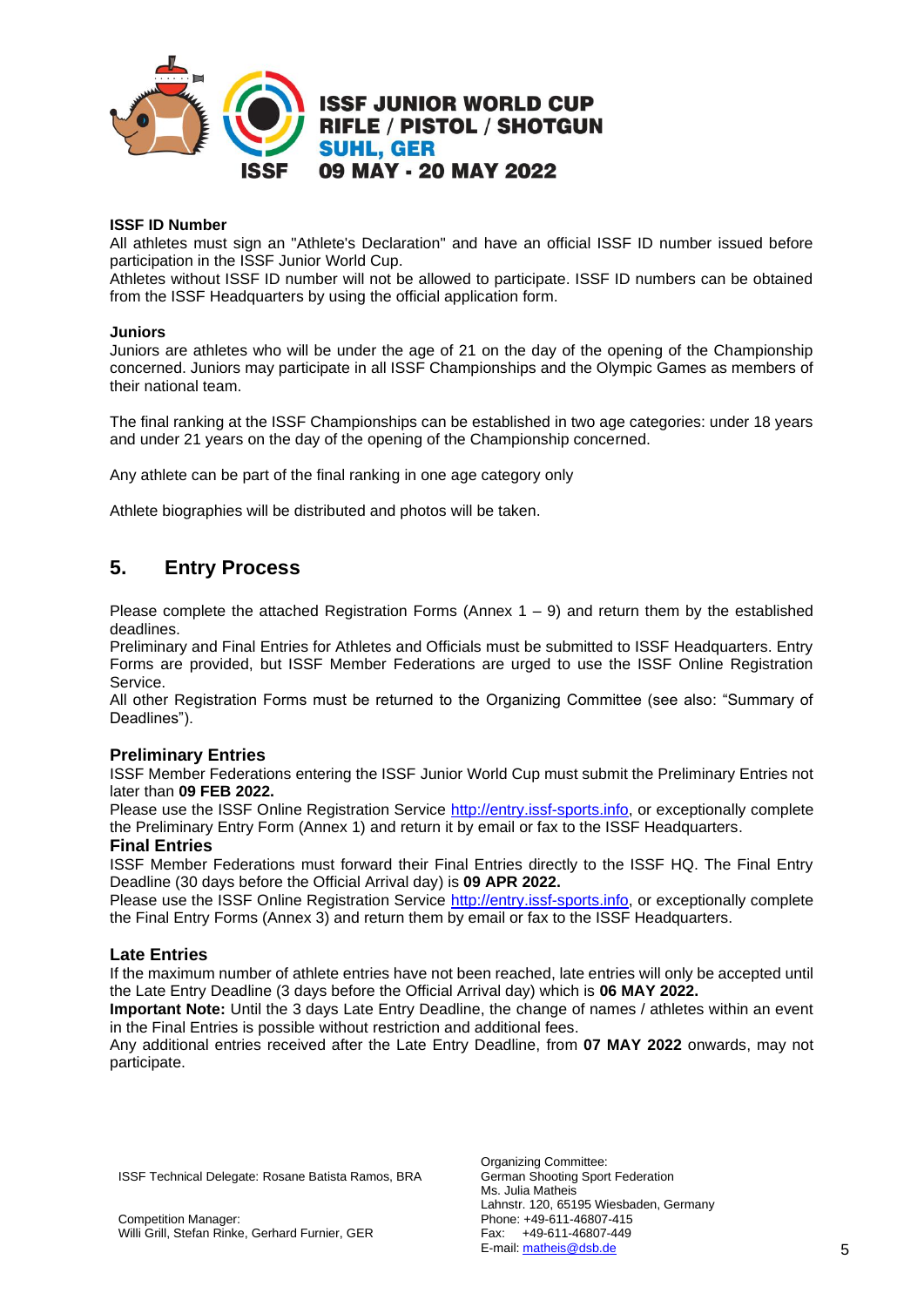

# **Entry Confirmation upon arrival**

All Team Leaders of ISSF Member Federation Delegations must report to the OC Entries Official and confirm their Final Entries, including the confirmation, must be completed before 12:00h on the day before the Pre-Event Training.

# **Entry Changes after the Late Entry Deadline**

From **07 MAY 2022** onwards, only the replacement of a registered athlete by another already registered athlete in another event is permitted and can be made only before 12:00h on the day before the Pre-Event Training for that event.

### **Cancellation**

Any ISSF Member Federation that reduces the number of athletes listed in their Final Entries after the Final Entry Deadline (**09 APR 2022**) must pay applicable entry fees and hotel room cancellation costs according to the number of athletes and entries on the Final Entry Forms originally received. If the applicable fees and costs are not paid, no member of that federation may participate.

#### **Entry Fee**

The entry fees include all charges for registration, local transportation between shooting range and official hotels and doping control.

The Entry Fees DO NOT include the cost of the Pre-Event and Unofficial Trainings for Shotgun.

| Fee        | <b>Description</b>                                                   |
|------------|----------------------------------------------------------------------|
| <b>EUR</b> | 120.00 Final Entry Fee per athlete / per event                       |
| EUR.       | 120.00 Final Entry Fee per mixed team                                |
| EUR.       | 50.00 Additional Late Entry Fee per athlete / mixed team / per event |
| EUR        | 120.00 Cancellation Fee per athlete/mixed team / per event           |
|            |                                                                      |

# EUR 8.00 Pre-Event and Unofficial Training per round Trap / Skeet (25 targets)

### **Payment of Entry Fees**

All entry fees must be paid in cash in EUR to the Organizing Committee upon arrival at the shooting range or must be paid in advance by bank transfer. Bank transfers to pay entry fees can be transferred to the following bank code:

German Shooting Sport Federation / Deutscher Schützenbund e.V. Wiesbadener Volksbank Schillerplatz 4 65185 Wiesbaden, Germany IBAN DE04 5109 0000 0008 8088 05 BIC WIBADE5W

#### **NO ENTRY FEE PAYMENT MAY BE MADE TO THE ISSF OR THE TRAVEL AGENCY.**

Please transfer all entry fees not later than **06 MAY 2022**.

All amounts must be paid in EUR and must include any transfer fees or similar fees that the bank may charge. Take care that all necessary data will be transferred, so that the Organizing Committee can assign the money to the right federation. Please give a copy of the bank transfer voucher to your head of delegation to take with them.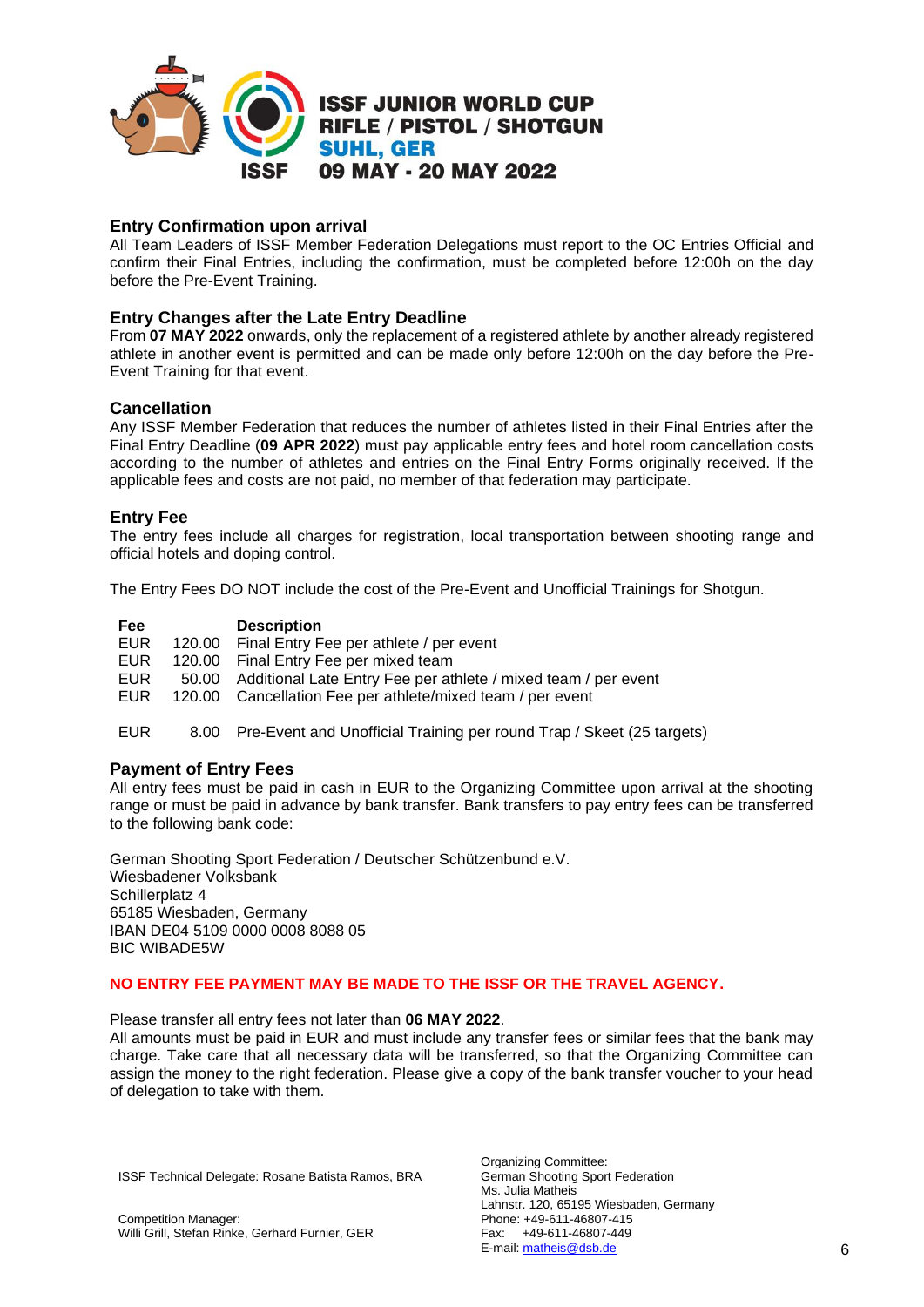

Every federation will get a preliminary invoice after the Organizing Committee receives the final entry form. All payments made at the shooting range must be paid in cash in EUR **(EUR only)** to the Organizing Committee upon arrival (no credit cards accepted).

#### **PLEASE BE AWARE THAT THERE IS NO ATM OR BANK ON THE SHOOTING RANGE OR CLOSE NEARBY.**

### **Accreditation Process**

All persons involved in the ISSF Junior World Cup (Athletes, Team Officials, ISSF Officials, OC Officials, Media Persons) must have accreditations that clearly identify the accreditation holder (with photograph, family name and first name, nation and function) in order to use the local transportation and to enter controlled areas on the shooting range.

Accreditations (for persons registered before the Late Entry Deadline and with photograph in the ISSF database) will be prepared by the ISSF Headquarters and Organizing Committee. All other accreditations will be prepared by the ISSF Junior World Cup Accreditation Office. Accreditations and BIB Numbers will be distributed by the Organizing Committee after payment of the entry fees.

# **6. Shooting Range**

The ISSF Junior World Cup will take place at the shooting range of the Shooting Center Suhl, Germany.

Address: Schießsportzentrum Suhl Schützenstr. 6 98527 Suhl Germany

### **Rifle/Pistol**

The shooting range is equipped as follows:

### **Range Description**

| 50 firing points, electronic targets, SIUS AG            |
|----------------------------------------------------------|
| 40 firing points (8 groups); electronic targets, SIUS AG |
| 60 firing points, electronic targets, SIUS AG            |
| 11 firing points, electronic targets, SIUS AG            |
|                                                          |

The firing direction of the 25m and 50m range is north.

### **Shotgun**

The shooting range has 4 combined ranges for Trap/Skeet. The shooting range is equipped with 15+2 machines and 4 acoustic release system. The Skeet ranges operate with acoustic and manual release system. All ranges are equipped with electronic scoreboards.

The firing direction of the shooting range is north.

The targets used for the ISSF Junior World Cup are eco-friendly from VIVAZ, standard orange for the Qualification and flash orange for the Finals.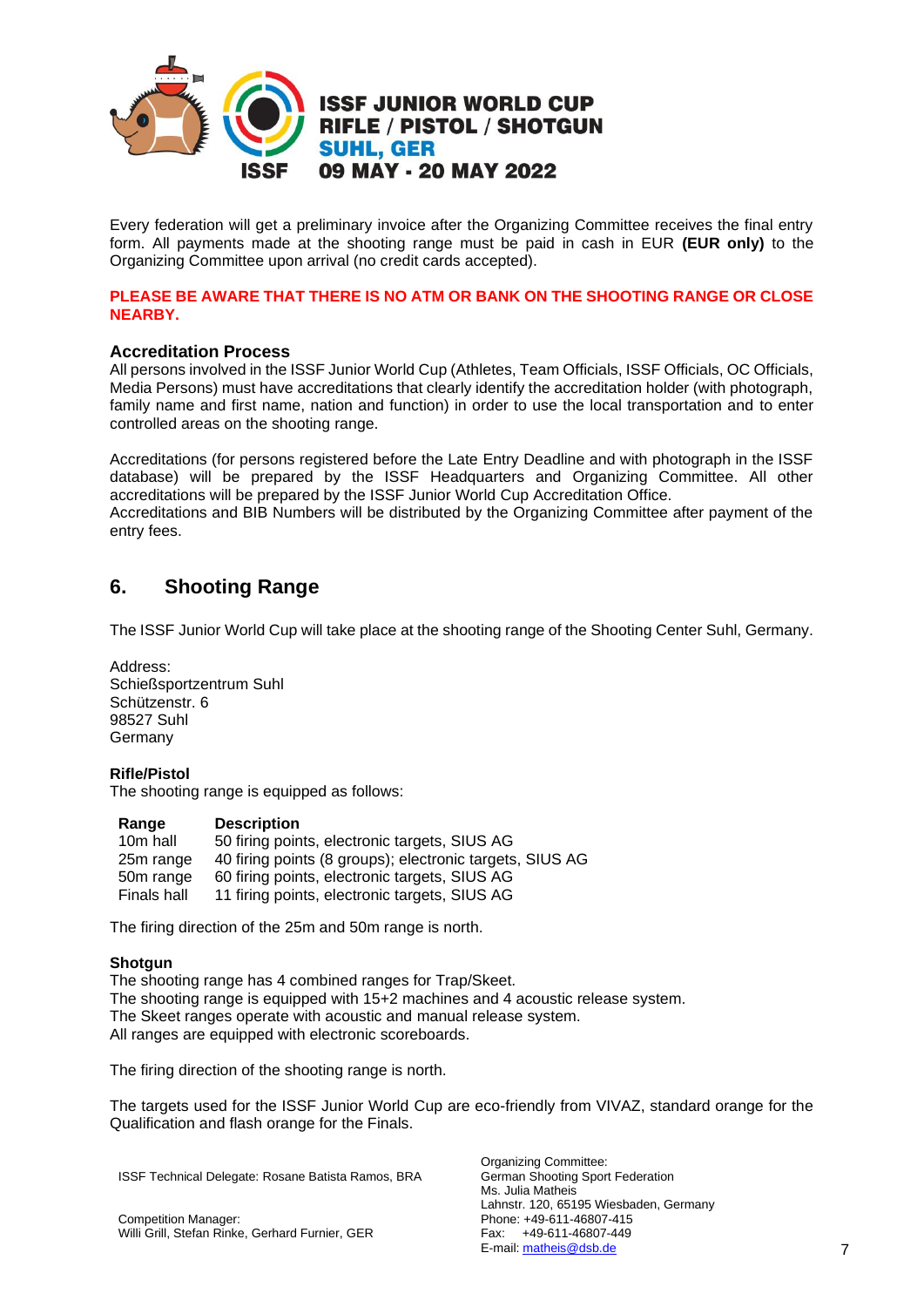

# **7. Immigration and Customs Requirements**

All nations that will need an official invitation of the German Shooting Sport Federation are requested to order these before **09 APR 2022** (Annex 7). Please provide us with the Visa Support Form **typed on PC** and as a **word document**.

Unless the Organizing Committee receives a special request, the invitation will be send by e-mail. If an express service is requested, the cost of this service will be charged to the federation and must be paid to the Organizing Committee upon arrival**.** 

The German Shooting Sport Federation has **no influence** on the embassies.

The German Shooting Sport Federation can provide invitation for the period of the JWCH Suhl **ONLY**.

### **Gun License**

All nations without the European firearms passport and all nations that do not belong to the European Union have to be in possession of the approved gun importation form (Annex 8), certified by the German authorities. Please make sure that you carry along a copy of your certified gun form. Additionally, it is recommended that all delegations carry a list of all firearms and ammunition with them, to be presented to customs or border police upon request together with the invitation.

**ATTENTION:** PLEASE USE ONLY THE ATTACHED FIREARMS AND AMMUNITION DECLARATION (**ANNEX 8.1 AND 8.2**) FOR BRINGING FIREARMS/AMMUNITION INTO THE FEDERAL REPUBLIC OF GERMANY.

Please fill in the forms completely and do not change the form or use your own form. Incomplete forms cannot be accepted and will be sent back. The completed forms must be submitted to the Organizing Committee by email until **09 APR 2022** latest**.**

You do not have to declare air guns and air gun ammunition at all, if they conform to the international standard. Please note: To import air guns without an auxiliary permission, they need to have the international embossing / stamp "F".



Owners of a European firearms passport may even import their small-bore rifles and pistols without an auxiliary permission to Germany.

All nations that do **not** belong to the **European Union** must use the provided forms to **register their small-bore** rifles and pistols as well as the proper ammunition.

#### **IMPORTANT: NO GUN AND AMMUNITION TRANSPORT IS ALLOWED BY RAILWAY OR OTHER PUBLIC TRANSPORT FACILITIES! DUE TO THE GERMAN WEAPONS LAW IT IS PROHIBITED FOR ATHLETES LESS THAN 14 YEARS OF AGE TO PARTICIPATE IN SMALL-BORE EVENTS.**

**IT IS IMPORTANT, THAT ALL OF YOUR FIREARMS ARE PRESENTED TO CUSTOMS! IF THERE IS NO OFFICER PRESENT WHEN YOU PASS THE "RED CUSTOMS AREA" YOU HAVE TO USE THE "RED TELEPHONE" AND ASK FOR AN OFFICER. IF YOU DON´T DO SO AND NOT SHOW YOUR FIREARMS TO A CUSTOMS OFFICER ENTERING GERMANY. YOU WILL HAVE TROUBLES WHEN YOU LEAVE THE COUNTRY AGAIN.**

**Please be sure to submit completed Firearms and Ammunition Import Permit Applications well in advance before 09 APR 2022.**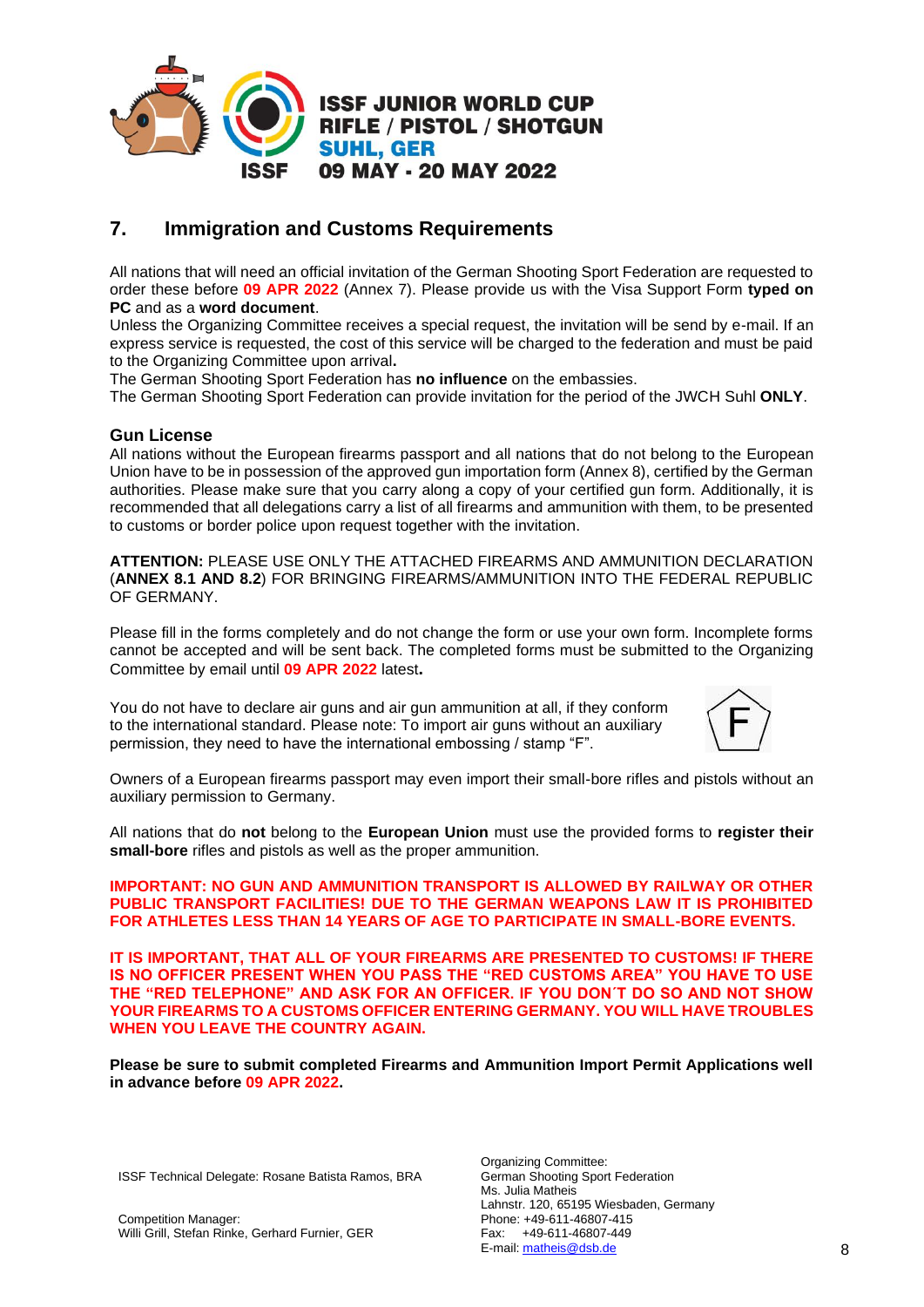

# **8. Accommodation**

# **Official Hotels**

All room rates are calculated per person / per night. All room rates include the current German VAT. Please note that in case of an increase of the VAT, we must increase the room rates as well! For officials please calculate an additional city tax of 2.00 EUR per person per night. The fee has to be paid directly to the hotel up on arrival.

# **Michel Hotel Suhl\*\*\*\* (former Hotel Thüringen)**

107.00 EUR / single incl. half-board 95.00 EUR / double incl. half-board

The Michel Hotel Suhl is situated in the city of Suhl and offers a bar and a bistro. All rooms are equipped with shower, hairdryer, telephone, TV and internet access. WiFi is available in the whole hotel. Furthermore, the hotel is equipped with a sauna. The restaurant serves international and regional cuisine.

### **City Hotel Suhl\*\*\*\* (former Arcadia Hotel)**

112.00 EUR / single incl. half-board 96.00 EUR / double incl. half-board

The City Hotel Suhl is located in the city centre of Suhl. All rooms are air-conditioned and soundproof; they are equipped with bath/shower, hairdryer, minibar, sat/pay-TV, fax-/modem access, WIFI and large desks. The hotel offers a bar and a restaurant. For relaxation use the Ottilienbad with its sauna, swimming pool and gym directly next to the hotel.

### **Ahorn Panorama Hotel Oberhof\*\*\*+**

114.00 EUR / single incl. half-board 89.00 EUR / double incl. half-board

The Ahorn Panorama Hotel Oberhof is located 5 minutes from the city centre of Oberhof. All rooms are equipped with bath/shower, hairdryer, TV and Wifi. Free Wifi is available in the whole hotel. Furthermore, the hotel is equipped with a sauna. The restaurant serves international and regional cuisine.

Please note, that there is limited number of single rooms available at Ahorn Panorama Hotel. In case there are too many single rooms requested, the hotel might increase the price for single rooms.

### **ATTENTION:**

**DUE TO SOME DANGEROUS INCIDENTS, WE KINDLY REMIND ALL FEDERATIONS THAT ACCORDING TO GERMAN LAW IT IS STRICTLY FORBIDDEN TO COOK OR LIGHT A FIRE IN THE HOTEL ROOMS AS WELL AS ON THE SHOOTING RANGE!** 

### **IMPORTANT:**

**THE HOTEL SITUATION WILL BE VERY RESTRICTED. SO PLEASE BE AWARE, THAT GOODWILL CONSIDERATIONS FOR "NO SHOWS" OR EARLY DEPARTURES WILL NOT BE POSSIBLE!!! ALSO DO NOT SEND HOTEL RESERVATIONS LATE, AS WE CANNOT GUARANTEE ROOM AVAILABILITY AFTER THE DEADLINE!**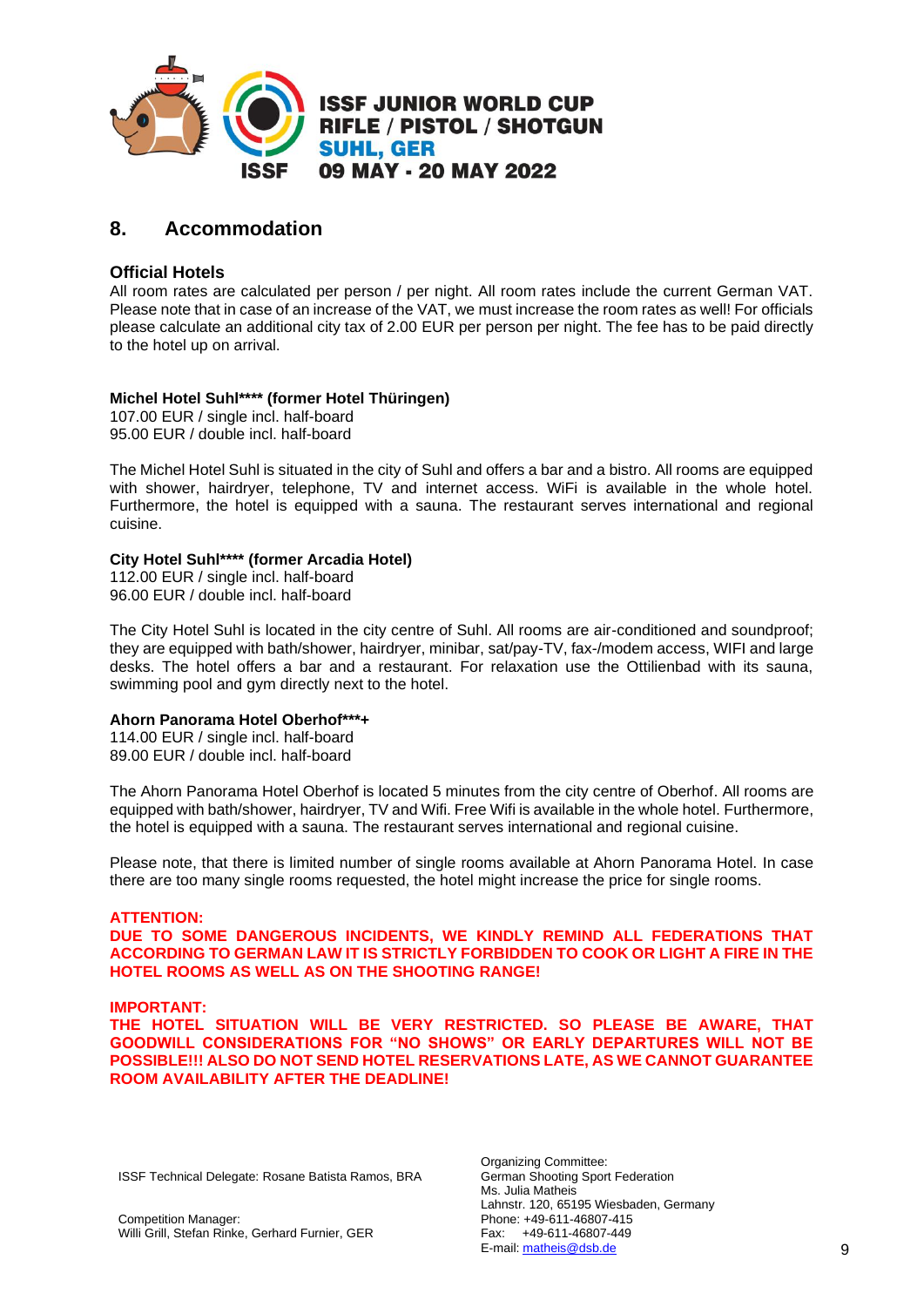

Preliminary Hotel Reservation (Annex 2) must be submitted by **09 FEB 2022.**

Final Hotel Reservations (Annex 5) must be submitted by **09 MAR 2022.**

Hotels will be booked in the order reservations are received at the travel agency. The travel agency "hk travel plus GmbH" will send a confirmation to each delegation with the name and address of the hotel you will stay at.

**Reservations can only be considered after a deposit of 80% has been received by the travel agency by 09 APR 2022! Payment within the stated deadline is absolutely required, otherwise we cannot guarantee accommodation in the official hotels!** 

In case of cancellation after **09 APR 2022** and/or a no-show the travel agency will charge a cancellation fee of 100% of the costs for all nights and rooms you have booked.

Your receipt for payment (only for accommodation) must be presented to the travel agency upon arrival in Suhl. For any changes in reservation please contact the travel agency hk travel plus.

The 80 % deposit for the accommodation must be transferred to the following bank code: HK Travel Plus GmbH Volksbank Alzey-Worms eG IBAN DE 15 5509 1200 0080 518307 BIC GENODE61AZY

### **PLEASE DO NOT MAKE HOTEL PAYMENTS TO THE ISSF OR THE ORGANIZING COMMITTEE.**

#### **Travel Agency Contact:**

hk travel plus GmbH Mrs. Birgit Huhn Frauenlobstraße 97 55118 Mainz, Germany Phone: +49-6131-217098-**0**  Fax: +49-6131-217098-**20**  E-mail: [birgit.huhn@hktravelplus.de](mailto:birgit.huhn@hktravelplus.de) Web: [www.hktravelplus.de](http://www.hktravelplus.de/)

### **Food Service at the Shooting Range**

There is a restaurant on the shooting range which offers regional cuisine and beverages.

# **9. Travel and Transportation**

#### **Travel – Arrival**

The official international arrival airport for Suhl is Frankfurt/Main (FRA). The distance between Frankfurt airport (FRA) and Suhl is 250 km one way and it takes about 3.5 hours of driving time. Transfer between the Frankfurt airport and hotel will be organized on request. Please inform the Travel Agency about your travel details until **09 APR 2022** (Annex 4).

#### **THE TRANSFER IS NOT INCLUDED IN THE ENTRY FEE AND MUST BE PAID BY THE DELEGATIONS TO THE TRAVEL AGENCY.**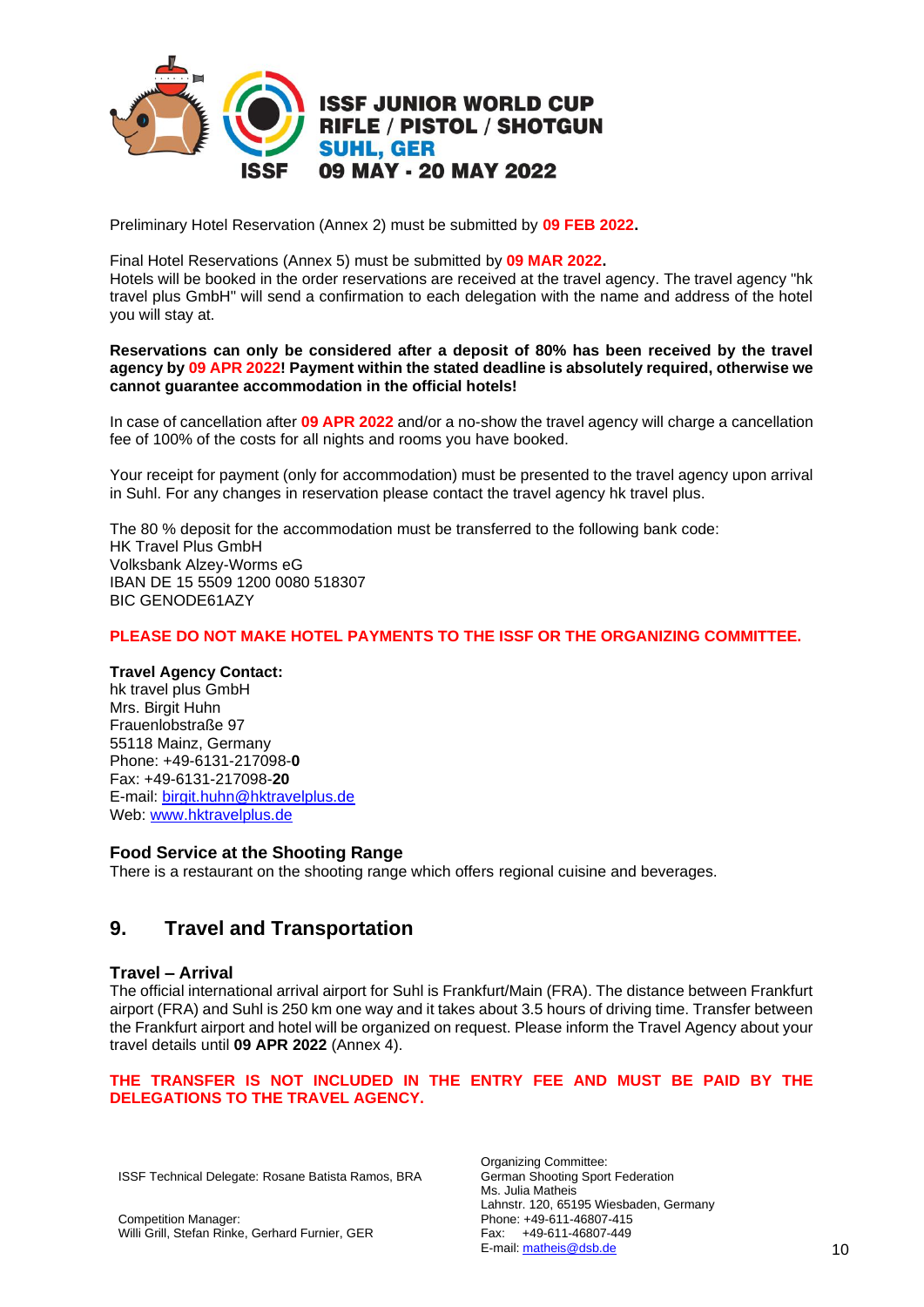

# **Transportation Fee**

80.00 EUR per person **ONE WAY** The transportation fee must be transferred to the following bank code: HK Travel Plus GmbH Volksbank Alzey-Worms eG IBAN DE 15 5509 1200 0080 518307 BIC GENODE61AZY

# **PLEASE DO NOT MAKE TRANSPORTATION FEE PAYMENTS TO THE ISSF OR THE ORGANIZING COMMITTEE.**

# **Airport pick up – Transportation to the Official Hotels (and return for departure)**

The official pick-up service starts on the one day prior to the Official Arrival Day, which is **08 MAY 2022.**  Delegations that arrive earlier or leave after the Official Departure Day **20 MAY 2022 must make their own arrangements**. Accordingly, please contact the agency hk travel plus [info@hktravelplus.de.](mailto:info@hktravelplus.de) All delegations will be provided with detailed pick-up information by the travel agency soon after receiving the final travel form.

We kindly ask you to organize your travel itinerary that **your arrival time in FRA will be before 19:00h**. **Transfers of individual arrivals after 19:00 cannot be organized.**

### **Local Transportation – Shuttle Service**

Transportation from/to the Frankfurt airport to the official hotels will be offered during the whole competition and includes a stop at the shooting range in order to store guns there. All delegations must inform the **travel agency** about their arrival and departure details in time.

### **Distances in Suhl**

Hotel Michel Suhl – Shooting Range 10 km; 15 min City Hotel Suhl – Shooting Range 8 km; 10 min Ahorn Hotel Oberhof – Shooting Range 20km; 25min Local transportation between the official hotels and the shooting range will also be arranged by the travel agency **during training and competition days only (09 MAY – 20 MAY 2022).**

# **10. Competition Related Procedures at the Shooting Range**

### **Technical Meeting**

The Technical Meeting will take place on 10 MAY 2022, at 12:00h, at the Finals hall. Each participating ISSF Member Federation is kindly requested to have at least one representative present at the Technical Meeting to receive updated information regarding Final Competition and Training Schedules, draw procedures and other important issues related to the ISSF Junior World Cup.

### **Storage of Firearms and Ammunition**

During your stay in Germany/Suhl all arms and ammunition must be stored in the armory on the shooting range (also air guns and ammunition).

The armory will be opened from **08 MAY to 20 MAY 2022**.

**It is not allowed to take any firearms and ammunition out of the shooting range especially not to the hotel. This German law also has to be followed strictly by nations, that are in the possession of an European firearms passport.** The complete armory inventory will be checked every evening.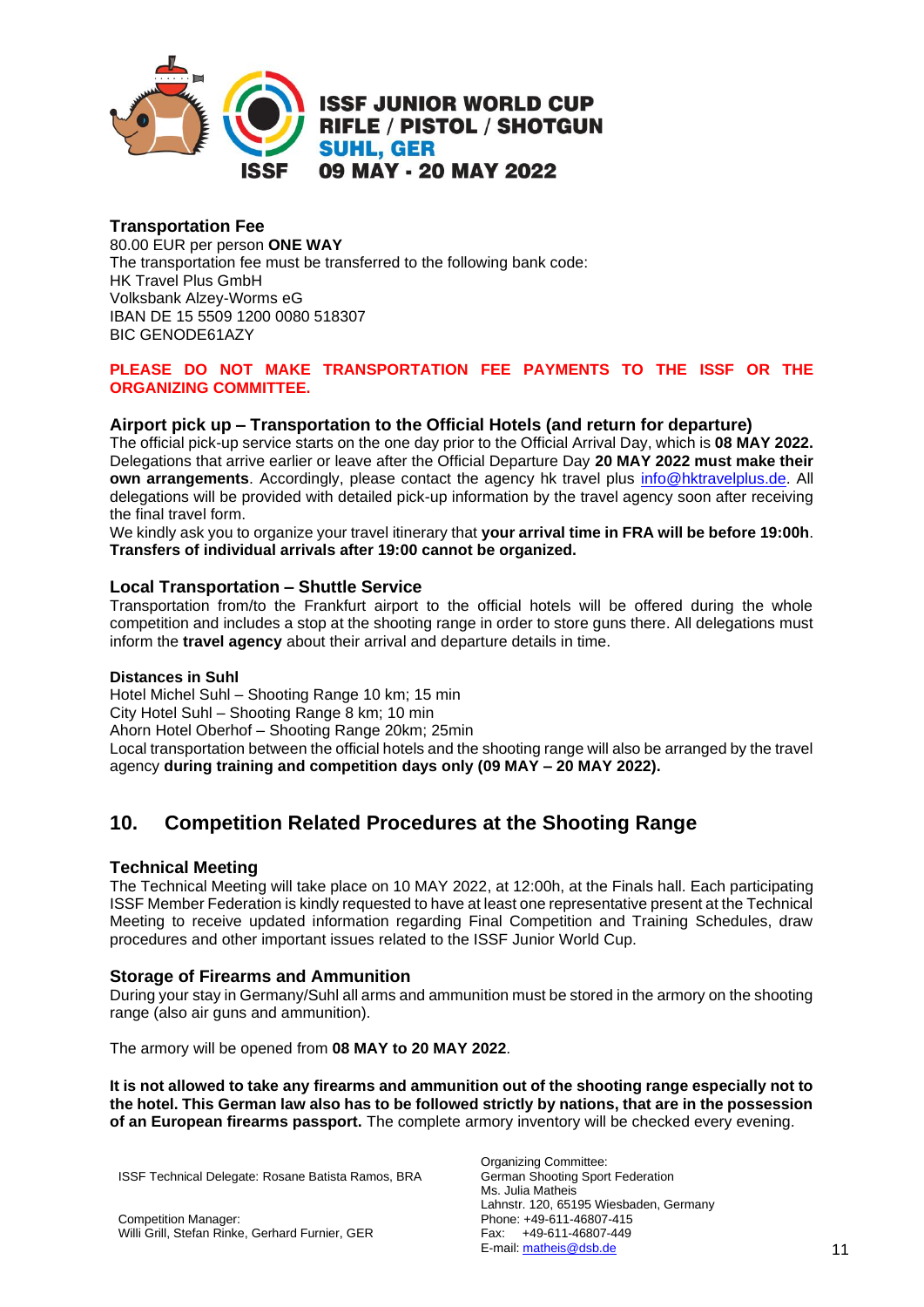

#### **ATHLETES WHO BREAK THIS RULE, AS CONFIRMED BY AN ISSF JURY, WILL BE DISQUALIFIED FROM THE COMPETITION ACCORDING TO 6.12.6.2 D (DQB) FOR VIOLATING REQUIREMENTS FOR SAFE GUN AND AMMUNITION STORAGE.**

#### **NOTE: There is a strictly rule, NO alcohol on the whole shooting venue, because is a juniors event, that is also counting for anybody of staff, jury members and working groups.**

#### **For arrival please note:**

Upon your arrival in Germany (Suhl), all arms and ammunition have to be transported to the Shooting Range **in the most direct way**. All federations entering Germany must store their arms and ammunition on the Shooting Range Suhl **ONLY**. There is no possibility to have "Pre Competition Training" on the Shooting Range Suhl or other facilities. During the arrival days, there will be a special arrangement for delegations that arrive before 8 am or after 8 pm. Please inform the Organizing Committee about your expected travel schedule in time (Annex 4).

#### **For departure please note:**

All arms and ammunition have to be transported from the armory to the airport **in the most direct way**. Even owners of a European firearms passport have to pick up their arms and ammunition from the armory at the time of departure, not earlier. Please keep in mind, that in Germany even owners of a European firearms passport are not allowed to leave their arms and ammunition unattended.

#### **At competition days please note:**

There will be enough time between training / competition / Victory Ceremony and the last shuttle bus, so that all athletes can store their guns in the armory.

#### **Ammunition**

Additional shotgun ammunition can be purchased at the shotgun range (Annex 10). The German Shooting Sport Federation is not able to sell ammunition for rifle and pistol.

#### **Doping Control Tests**

The Organizing Committee will conduct Doping Controls Tests according to the ISSF Anti-Doping Rules and the ISSF Test Distribution Plan 2022 under the supervision of the ISSF Technical Delegate.

# **11. COVID-19**

The Organizing Committee will do everything to minimize the risks of COVID-19 infections. We will follow the instructions of WHO, the German government and ISSF. A considerable hygiene concept will be provided in due time.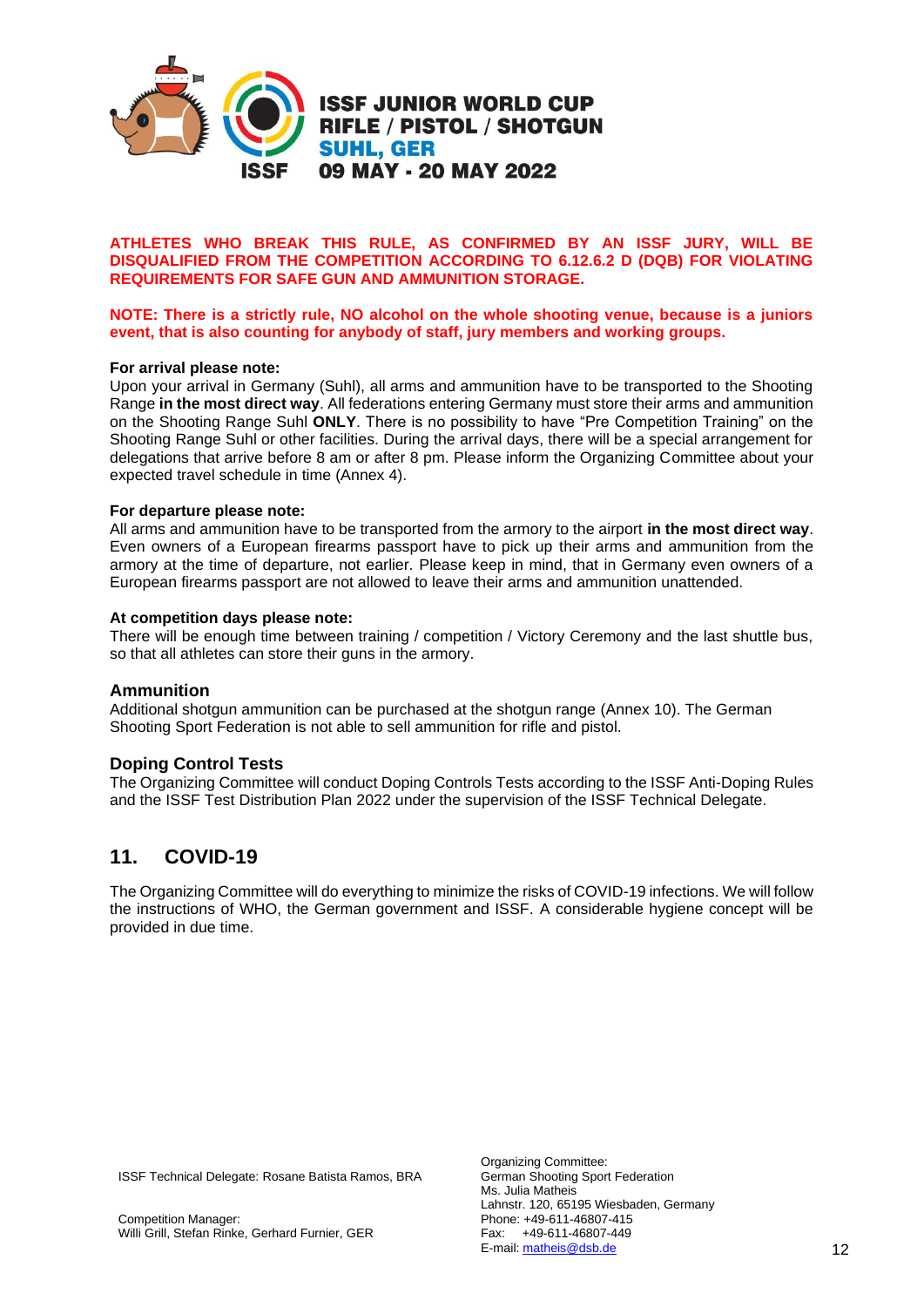

# **12. Ceremonies**

# **Closing Ceremony**

Information about a potential closing banquet will be provided in due time.

# **Victory Ceremony**

The Victory Ceremonies will take place at the shooting range in the 10m hall & some events will be awarded at the finals range, (see also: Final Competition Schedule),

During the ceremonies, the athletes are required to present themselves in their official national uniform or national tracksuits (tops and bottoms).

# **Flags and Anthems**

The Organizing Committee does not need flags and anthems from the delegations.

# **13. Weather Information**

You may expect minimum temperatures of 15°C in the days and not less than 5°C in the nights. Nevertheless, temperatures in Suhl are very unpredictable, so it could be very hot or rainy and cold. So please be sure to check the weather forecast before your departure to Suhl.

# **14. Media Relations**

All Media representatives must register for the ISSF Junior World Cup by using the Media Accreditation Form (Annex 9). All finals will be covered by TV and will be displayed on the ISSF website.

# **15. Industry Service**

Various industry services / exhibition will be present during the ISSF Junior World Cup.

# **16. Annexes**

All necessary Registration Forms are attached to this General Information.

# **17. Summary of Deadlines**

The Summary of Deadlines is attached to this General Information.